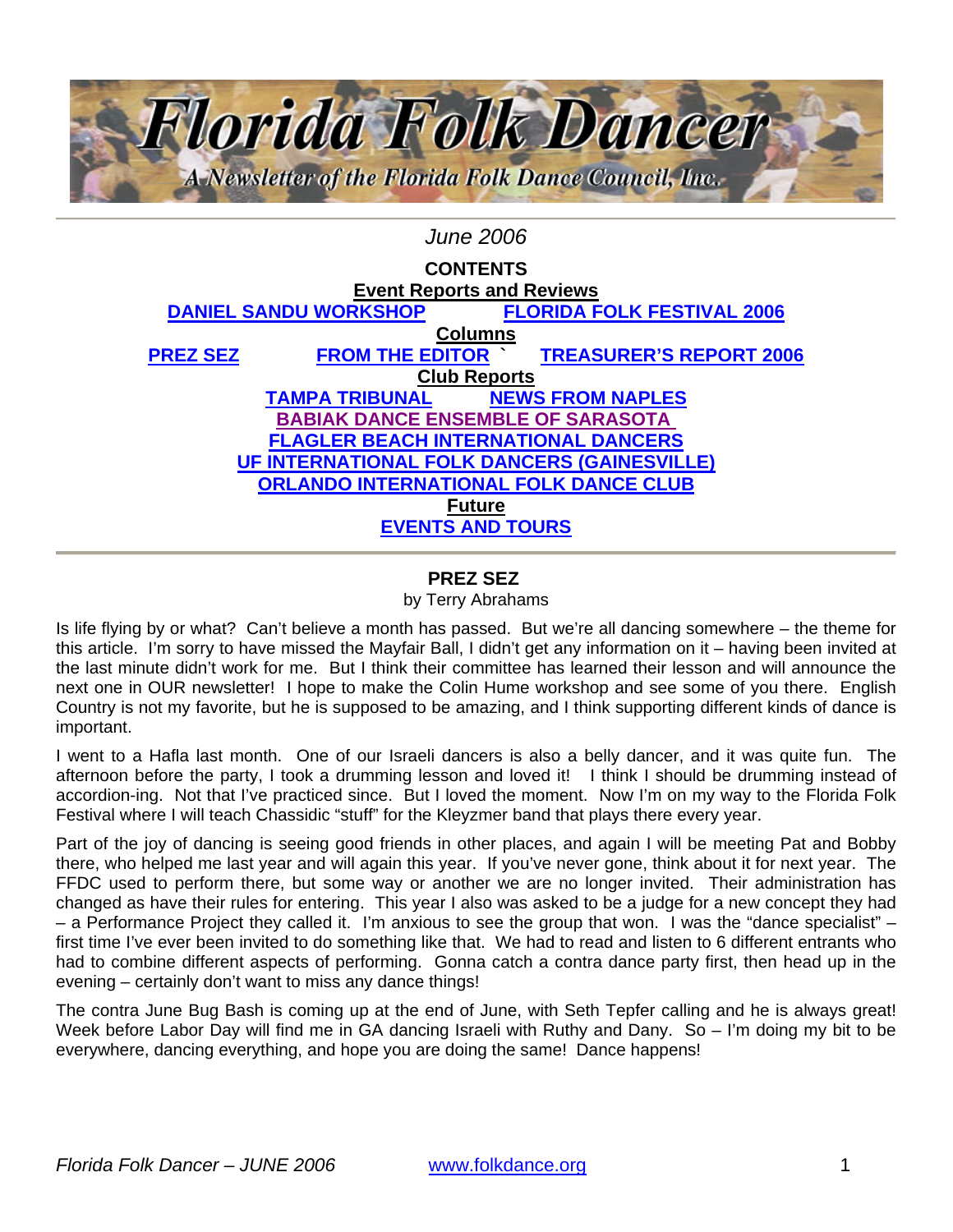## **DANIEL SANDU WORKSHOP**

<span id="page-1-0"></span>The Gainesville group was Johnny-on-the-Spot, bringing Daniel Sandu back to Florida for a workshop on May 2. The workshop was well received, with 20+ dancers from north Florida. Dances were easy to intermediate with an accent on Romanian Gypsy styling. Margaret Tolbert relates, "I got Daniel to the airport fine, with lots of interesting discussions about dance, teaching, gypsies, expression, and the importance of not dancing like a machine. He was very happy that the group seemed to like the dances." Jack Seltzer reports, "We all had a blast, DID like the dances and were extremely lucky to have this fine talent stop here for a one-night workshop. Thank you FFDC for introducing him to us at camp in 2005. We promise to try and share some of what he brought us on the 2nd.

These photos from Margaret Tolbert's friend, Jim, show some of the action.





At the regular Gainesville dance night May 12, Margaret taught two Daniel dances - Hora Bucurestenilor with easy flow back and forth steps and stamps and Hora Rudarilor with its gypsy heels and hips.

Way to go, Gainesville!

# **FLORIDA FOLK FESTIVAL 2006**

by Pat Henderson

The 54th annual Florida Folk Festival was held over Memorial Weekend in White Springs at the Stephen Foster Folk Culture Center State Park. This year's festival theme was Florida Agriculture, since one-third of the state's land is devoted to cultivation, providing 80 percent of the nation's winter vegetables. Rosanne Cash was the big name draw and she performed Saturday evening on the Amphitheater Stage. There was a dance stage and a folk-life stage that had various dance programs and workshops over the weekend.

*Florida Folk Dancer – JUNE 2006* www.folkdance.org 2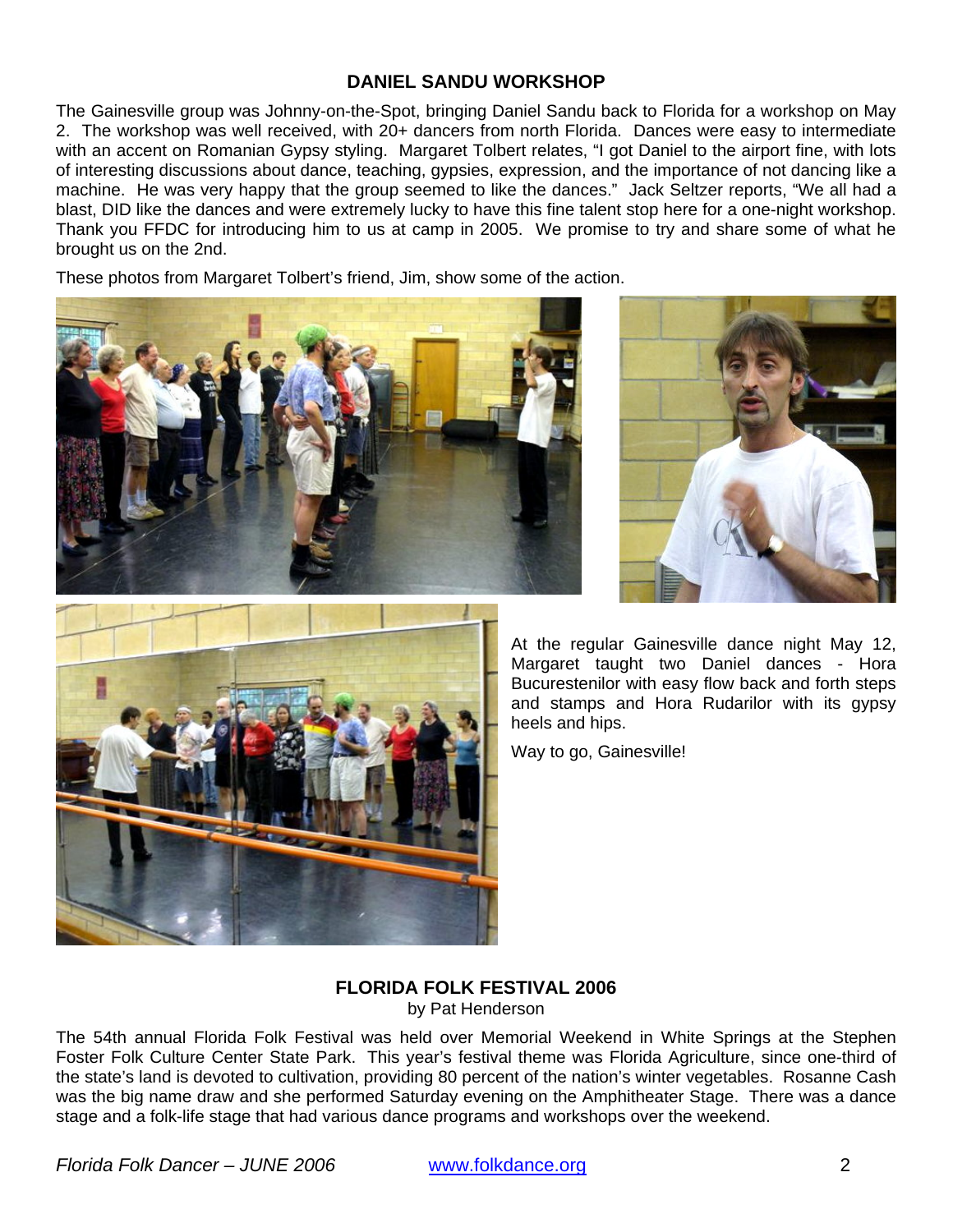<span id="page-2-0"></span>This year, Bobby and I enjoyed a Mexican band that played northern Mexican music. The band consisted of two stringed instruments and an accordion. We learned a few Mexican-style steps. At times, I felt like I was listening to a German or Polish band with polka-sounding music. However, the steps were in 1-2 to match the guitar and not in 1-2-3 to match the accordion. We also enjoyed listening to Cajun music of Gumbo Limbo, a Florida Cajun band. Basic Cajun dances were taught.

The 24th Street Klezmer Band from Gainesville performed again this year and once again Terry Abrahams led the audience in dance. It is amazing to see her choreograph on the fly!





It is nice to enjoy the festival as a spectator but I still remember all the years when we performed. When Bobby and I went to our first festival, we were guest performers with the Tallahassee International Group. The Gainesville group has also been very active over the years but they did not perform this year. If we have enough interested, perhaps we can put together a group from around the state for next year. It would add a great dimension to the festival.

(Obviously, Bobby and Pat enjoyed the food and drink at the festival, too – Ed)

**TAMPA TRIBUNAL**  By Terry Abrahams

This month Judith and Ernesto have the happiest news. Their granddaughter, Cassandra, just got married in Utah, followed by a party in Tampa for the whole *mishpocha* (that means family in Yiddish – yes, I'm still teaching you). Congratulations to the whole family – and yes, we are getting old!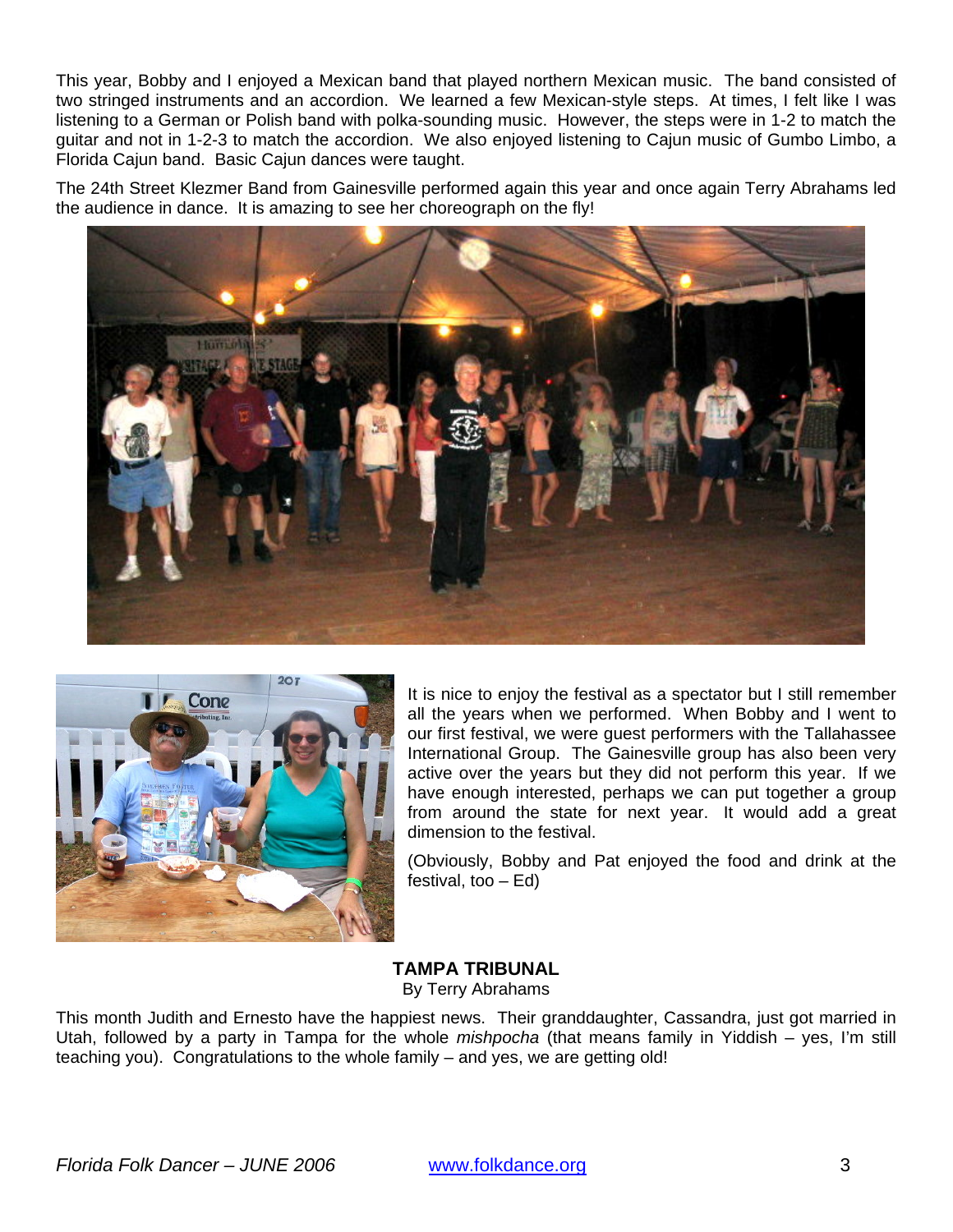<span id="page-3-0"></span>Ursula is still traveling, so we haven't heard from her. Andi is enjoying the Vancouver weather and dance scene and gathering yet more fabulous dances to bring back to us. Ken is on his way to his music camp, Charlene did accept a job as a minister to a small congregation near Baton Rouge – boy will we miss her.

I'm working madly on my Chinese for my trip in July – I'm amazed at what (I think) I can say. I tried to start a meetup.com group and our first meet was last night, and no one came. Two are interested and we are going to try again. I was very disappointed, but will continue with my CDs. I always try to learn the language of the country I'm going to and don't do too badly, but sadly, within a week of returning, it all disappears.

Our Israeli group did a really good (well, if I don't love myself, who will) performance at the Israel Independence Day Festival May 7, we have a DVD to prove it – one of the husbands did it for us. My choreography worked pretty well! Except that we danced in the sun at 12:20 and almost had sun stroke, it was a good day all around and we even have a new member from it, and hoping for a couple of more. Dan from Orlando was there and did a few dances with us later in the day – so nice to see him. Ni Hao means hello in Chinese – but now it's time to say good bye – so Zai Jian 'til next month. TA

## **NEWS FROM NAPLES**

The following note came by e-mail from Jenneine Lambert <dancingarrow@ …>. Her full e-mail address will be in the FFDC membership list which is being mailed to members.

Hello,

I live! finally on an e-connection.

DancingArrow is my Indian name given to me in 1974 when I was already dancing international for two years and found The Creek Indian tribe and danced with them. I hosted a Summer solstice primitive camp one year (on Pensacola Beach National Park) where I was given my name and the "Seven Arrows" award for bringing people together. All I did was model the folk dance idea with the Indians and others who wanted to learn from them.

One little tidbit I can pass on to you is when they dance in a circle together it is a prayer – a meditation in unison on a pre-chosen topic (or random if stated). Also, the dance step: they hover the foot over the ground and then step down, almost as if asking permission before stepping and giving thanks for this earth we walk all at the same time.

 I found the dance troop here, met them at the Greek festival. They meet on Thursdays 1-3 lead by Helen Marks. Of course I work, so I can't go except I had one Thursday off and attended their LAST dance. I was so glad I caught them; they have some great dancers, mostly 70 and older but GREAT. Most of them have danced in Ohio, Minnesota and New York, pre-retirement. They take off during "Off season" and start back in November. I'm looking for a recreation club to start a group. I'll get our schedule posted for those that might get down this way. I would LOVE some company. Temperatures are already in the 90's, but the ocean breezes are GREAT.

Love you all, jenneine

# **BABIAK DANCE ENSEMBLE OF SARASOTA**

by Demetrius Babiak

Our troupe members who attended the FFDC Camp had a great time, including Linda and Rick Nicoli, who are Slovak dancers from Minneapolis and have now joined us, and our granddaughter Andrea Sturgess, who is now our dance director. Andrea is planning to marry Christopher Velat here in Sarasota on the First of July.

Our 2005-6 dance season was lots of fun: weekly rehearsals and performances -- Oktoberfests, Italian shows, Slavic and Latino, and two Irish shows for St. Patrick's day. Our major event is Sarasota Arts Day, the third Sunday in January (picture on next page). This year we had 14 dancers in various Slavic costumes. Our daughter, Dr. Cristina Babiak, joined us for this show.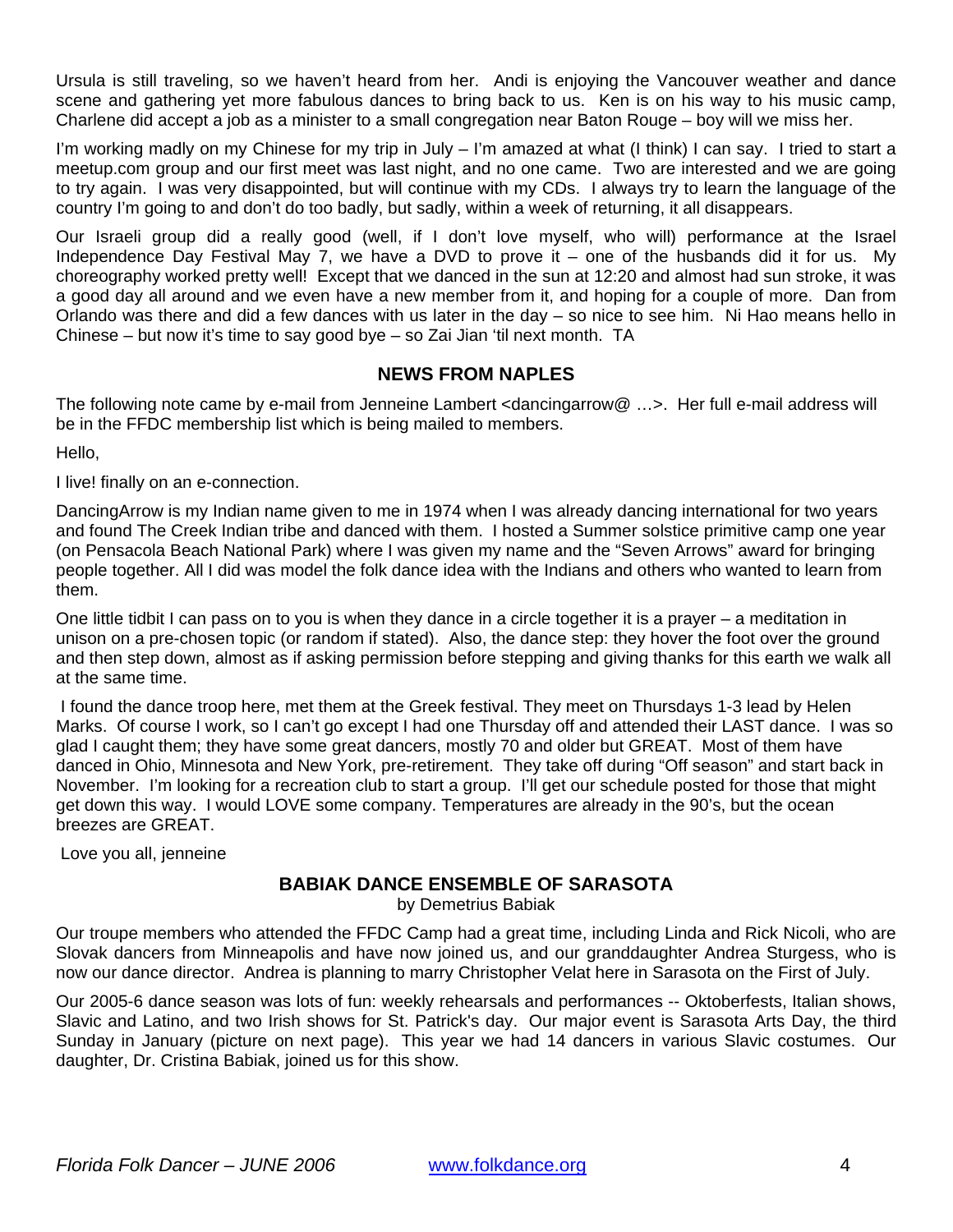<span id="page-4-0"></span>

We would like to encourage other dancers to arrange to teach folk dancing at the public schools. For the past 3 years the Sarasota Arts Council has arranged with several elementary schools for us to teach classes. The schedules vary. For example, this year we taught seven second grade classes at Taylor Ranch Elementary over 140 students in all. We met with individual classes and their teachers between 9 and 11 a.m. once a week and taught each class a different dance. The teachers learned the dances and had their student



rehearse, and we noticed the improvement the next time we met with them. One "advanced" class with an exceptional teacher learned *The Virginia Reel*.

Each day we come dressed in a national costume and use a large map or globe to locate the country we are representing. They learn to say Hello and Good-by and a few polite phrases in the language of the country. After four meetings, we put on a show for the parents, who were amazed to see their children ... conforming to a set pattern, speaking some words in German and Spanish and actually holding hands with each other! (How to Hold Hands is lesson #1.)

#### **FLAGLER BEACH INTERNATIONAL DANCERS**

by Jan Lathi

Our Betty is off to England with two of her daughters so, for three weeks, our dancers are meeting at the Lathi home. It's a bit difficult dancing around the island in the kitchen and moving from carpeting to tiled floors, but where there is a will...! We usually dance at Ocean Marina, where Betty lives, on a suspended wood floor, but someone from Ocean Marina must be present. Mary Anne, one of our dancers and a resident of the community, has gone North for six months so we have no resident present for three weeks. One nice advantage of meeting at Jan's home is that the group could view Julius' wonderful camp DVD. We saw all of the Polish section and will move on to the Serbian next Thursday.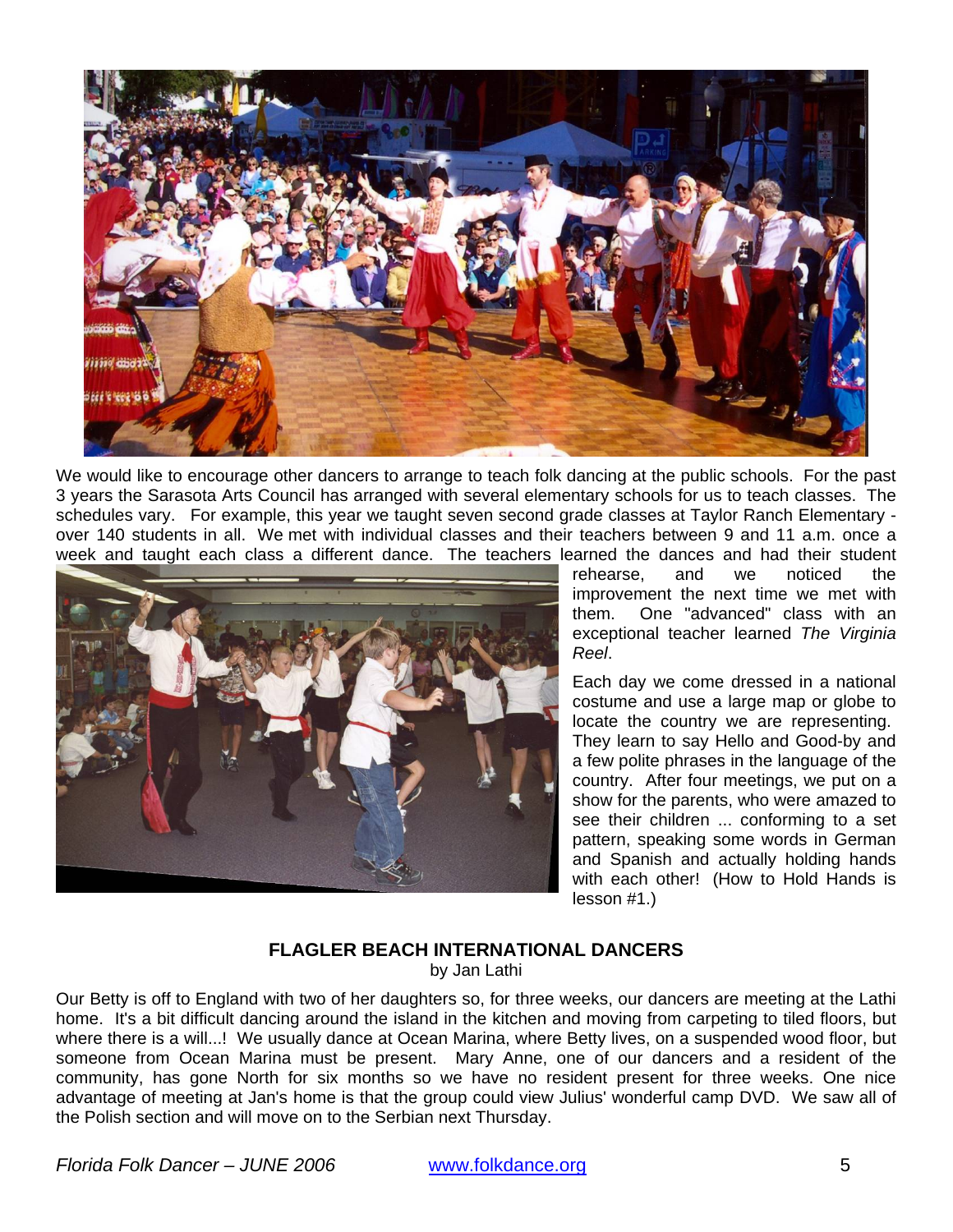<span id="page-5-0"></span>Several of our dancers are traveling or visiting relatives in the North over the summer so our numbers have been clipped a bit but there were six of us last Thursday. Maureen is off to England, Minnie is in New York City, June has returned to the North for the summer, Anita will be visiting family in the North for a few weeks, and Jan will visit her son in Destin in July. I hope all of you mothers out there had a pleasant Mother's Day. I know I did - my Destin son came to work in my garden pulling trees and weeds and replanting and mulching the front bed. What a nice Mother's Day gift! My dog, Sami, is wonderful company in the home, on walks, and on short trips around Palm Coast. We've become good buddies (or budettes).

# **UF INTERNATIONAL FOLK DANCERS (GAINESVILLE)**

by Jack Seltzer, et al.

Arlene has been off visiting with her son in Vienna - wow, Mozart festival and everything. Stefan, our talented, home-grown, raving Romanian folk dance teacher has been teaching us Sciopia – a great dance.

Toshi is still recovering from an injury to his Achilles tendon and resulting surgery on Feb. 1. The doctor said his leg will take six months to a year to heal. Joyce Dewsbury reports, "He is no longer using crutches but wears a boot-like device on the injured leg. Toshi said that he might try to come folk dancing soon. He will mainly watch but may join in on slow walking-type dances as Kortanc. I know we will all be delighted if he can visit."

On June 2<sup>nd</sup>, we will celebrate our first year of dancing at 308 W University. Yes, June 1<sup>st</sup> of 2005 was our first night dancing on that floor. So we all decided to whoop it up extra that night.

(This report was compiled from material on the UFIFD web site, [http://grove.ufl.edu/~folkstep/.](http://grove.ufl.edu/~folkstep/) Visit it to see how they are promoting folk dancing in Gainesville. –Ed)

# **ORLANDO INTERNATIONAL FOLK DANCE CLUB**



by Pat Henderson

The club started our May meetings with a Cinco de Mayo celebration on May 3. Pearl and Jerry Roth were visiting us that night since they were staying in town at their timeshare for Jerry's birthday on May 4. Here we are in our sombreros.

Remember that our group dances every Wednesday through June and then we are on hiatus until September 6. However, we had to cancel two Wednesdays last June since we had 20 inches of rain that month. Call or e-mail to make sure we are dancing if you want to visit.

# **FROM THE EDITOR**

A great big "Thank You!" to all our reporters this month. What with FFDC Camp and Spring Fling being in the past, and some groups winding down for the summer, I thought it would be hard to drum up material for the June Newsletter. Not so. I sent out the request for articles and the material came in.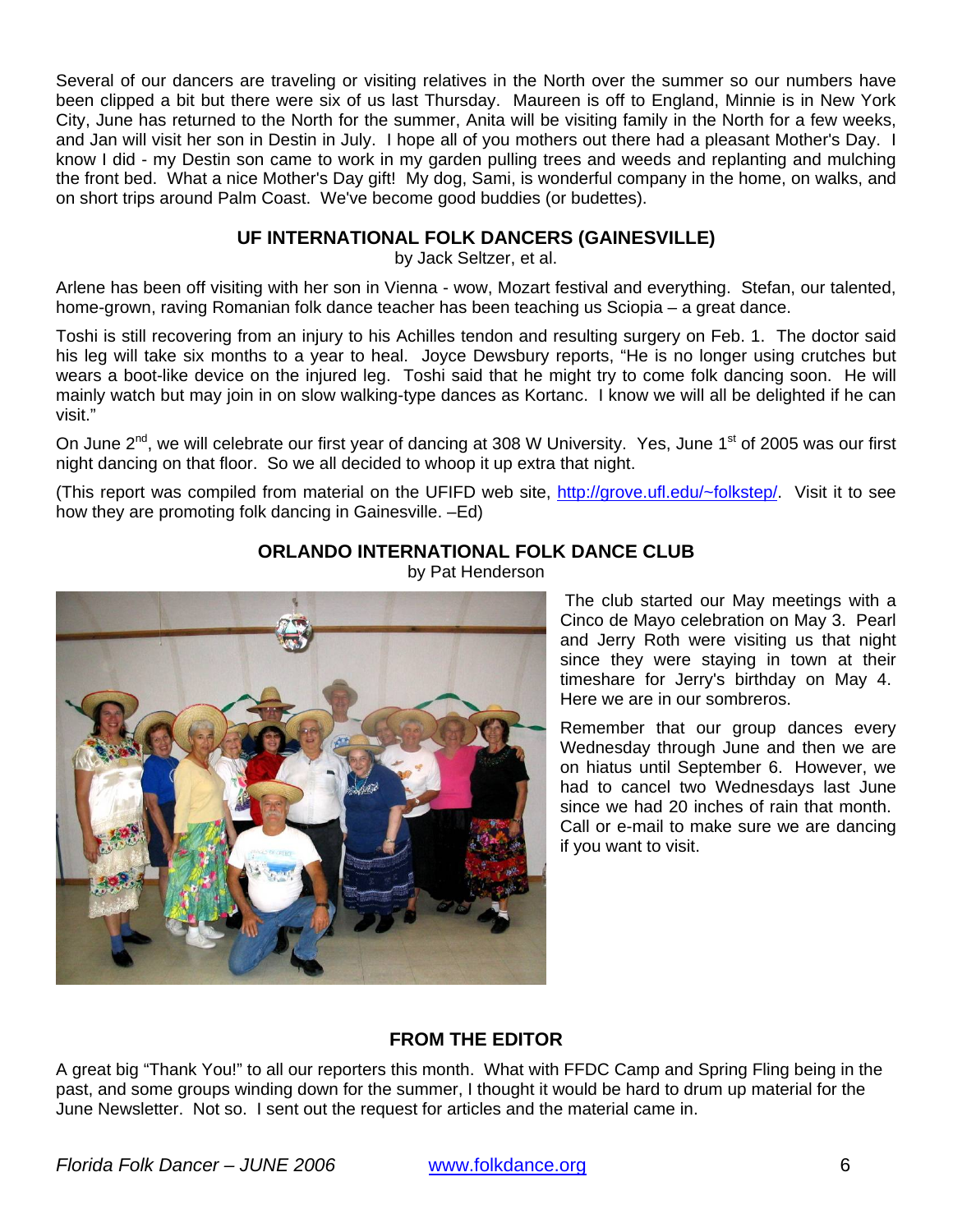<span id="page-6-0"></span>We even got a cool e-mail from Jenneine (see [NEWS FROM NAPLES](#page-3-0)), who had been out of touch (at least not on the Internet) for a while.

I'd love to hear from more of you. Don't know what to write? What do you like to read about? Letters to the editor are welcome, too.

I concur with Terry (in **[PREZ SEZ](#page-0-0)**), "We're all dancing somewhere". Many international folk dancers do other types of dancing, as well, with more specialized groups. Where are *you* dancing and what kind of dancing are *you* doing?

 $\overline{\mathsf{I}}$ 

- Caroline Lanker

| <b>INCOME AND EXPENSE REPORT FY 2006</b>                      |                                   | <b>TREASURER'S REPORT 2006</b>                                                                                                                                                                                                                                        |                   |  |
|---------------------------------------------------------------|-----------------------------------|-----------------------------------------------------------------------------------------------------------------------------------------------------------------------------------------------------------------------------------------------------------------------|-------------------|--|
| <b>INCOME</b><br><b>DUES</b><br><b>CAMP</b><br><b>BANK CD</b> | 1,275.00<br>12,066.50<br>2,028.09 | The bank balance on May 1, 2005 was \$5,483.98.<br>The following report lists all the expenses and income<br>since that time. The ending balance on May 1, 2006<br>was \$5,020.20. After Camp 2005, we opened up a<br>six month CD and the interest made was \$28.09. |                   |  |
| <b>TOTAL INCOME</b>                                           | 15,369.59                         | This may look like the Council had a loss during the<br>previous year. That is not the case since we made a<br>\$600 deposit for next year's camp, so the net                                                                                                         |                   |  |
| <b>EXPENSES</b>                                               |                                   | income for the year is \$136.22.<br>Respectfully submitted, Pat Henderson, Treasurer,                                                                                                                                                                                 | <b>FFDC</b>       |  |
| <b>NEWSLETTER</b><br>FL DEPT STATE                            | 492.90<br>61.25                   |                                                                                                                                                                                                                                                                       |                   |  |
| 88.88<br><b>OFFICE</b>                                        |                                   | <b>FINAL CAMP REPORT 2006</b>                                                                                                                                                                                                                                         |                   |  |
| <b>GAINESVILLE MUSIC &amp; DANCE</b>                          |                                   | Respectfully submitted, Pat Henderson, Treasurer, FFDC                                                                                                                                                                                                                |                   |  |
| <b>ASSOC</b>                                                  | 40.00                             | <b>CAMP 2006 INCOME</b>                                                                                                                                                                                                                                               |                   |  |
| <b>BANK CD</b>                                                | 2,000.00                          |                                                                                                                                                                                                                                                                       |                   |  |
| CAMP 2005 (Video charge)                                      | 100.00                            |                                                                                                                                                                                                                                                                       |                   |  |
| <b>CAMP 2006</b>                                              |                                   | <b>CAMP FEES</b>                                                                                                                                                                                                                                                      | 10,749.00         |  |
| <b>SYLLABUS</b>                                               | 97.31                             | <b>OLGA PRINCI DONATIONS</b>                                                                                                                                                                                                                                          | 738.00            |  |
| <b>FOOD</b>                                                   | 4,524.83                          | <b>MEMBERSHIP DUES</b>                                                                                                                                                                                                                                                | 900.00            |  |
| <b>INSTRUCTORS</b>                                            | 1,969.93                          |                                                                                                                                                                                                                                                                       |                   |  |
| <b>DECORATIONS</b>                                            | 26.13                             | <b>TOTAL INCOME</b>                                                                                                                                                                                                                                                   | 12,387.00         |  |
| <b>SNACKS</b>                                                 | 200.46                            |                                                                                                                                                                                                                                                                       |                   |  |
| FACILITIES, INS., B&B<br><b>T-SHIRTS/BUTTONS</b>              | 4,810.00<br>283.34                | <b>CAMP 2006 EXPENSES</b>                                                                                                                                                                                                                                             |                   |  |
| <b>REFUNDS</b>                                                | 962.00                            |                                                                                                                                                                                                                                                                       |                   |  |
| <b>DVD</b>                                                    | 176.34                            | <b>SYLLABUS</b>                                                                                                                                                                                                                                                       | 97.31             |  |
|                                                               |                                   | <b>FOOD</b>                                                                                                                                                                                                                                                           | 4,720.62          |  |
| <b>TOTAL EXPENSES</b>                                         | 15,833.37                         | <b>INSTRUCTORS</b><br>MISC:DÉCOR., TIKI LAMPS                                                                                                                                                                                                                         | 1,969.93<br>23.65 |  |
|                                                               |                                   | <b>SNACKS</b>                                                                                                                                                                                                                                                         | 248.70            |  |
| <b>PROFIT/LOSS 2006</b>                                       | $-463.78$                         | FACILITIES, INSURANCE., B&B                                                                                                                                                                                                                                           | 4,210.00          |  |
|                                                               |                                   | <b>T-SHIRTS &amp; BUTTONS</b>                                                                                                                                                                                                                                         | 304.59            |  |
|                                                               |                                   | <b>DVDs</b>                                                                                                                                                                                                                                                           | 176.34            |  |
|                                                               |                                   |                                                                                                                                                                                                                                                                       |                   |  |
|                                                               |                                   | <b>TOTAL EXPENSES</b>                                                                                                                                                                                                                                                 | 11,751.14         |  |
|                                                               |                                   | <b>PROFIT/LOSS 2006</b>                                                                                                                                                                                                                                               | +635.86           |  |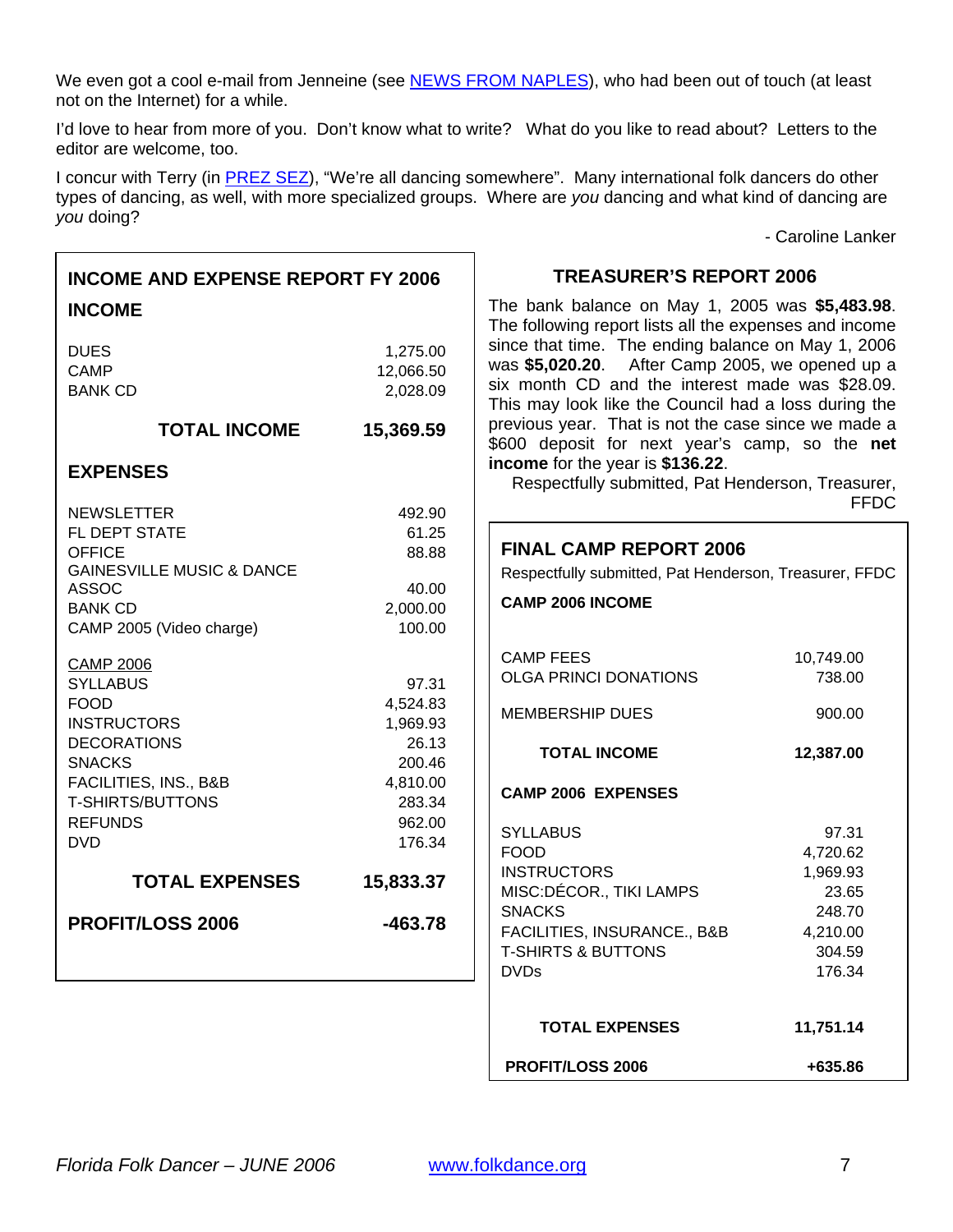## **EVENTS AND TOURS**

#### JUNE

#### **Saturday, June10, 2006 Colin Hume – English Dance**

<span id="page-7-0"></span>Time: Dance sessions 1-5:15 PM and 8-10:30 PM Place: St. Cloud Senior Center, St. Cloud, FL (SE side of Orlando) Cost: \$25 if post-marked on or before May 30th.

Live music- with Full Circle: [http://home.earthlink.net/~full\\_circle\\_band/](http://home.earthlink.net/%7Efull_circle_band/)

Colin is a fantastic English dance choreographer and teacher; he will be in the States for only a limited time so don't miss this event. Registration is now open - registration form may be found at a link on: <http://www.danceflorida.com/>

PS Although all dances will be taught and called as needed, knowledge of the basic patterns, steps and formations of English dance will be assumed.

## **June 17th** - **June 29th Vasilescu 2006 Romanian Tour**

**"***We have been on three similar tours, and they are very good*." -Jim Osborn.

Place: Begins June 17th at Timisoara Int'l Airport and ends June 29th at Otopeni Airport, Bucharest. Cost: \$1500 per person, not including airfare to/from Romania. Flights to and from Romania are not included

in the tour.

Highlights: Stay two days each in four towns; attend dance performances, go sightseeing, learn regional dances and visit local villages. Meet, dance and dine with rural villagers. Last three days in Bucharest. Contact: Ping Chun, 49 Junard Drive, Morristown, NJ 07960; [ping.chun@att.net;](mailto:ping.chun@att.net) 973-539-7020

# JULY - AUGUST

**July 15 – 16 Raks Adunya! Global Dance Fest 2006** 

Oriental Dance Workshop and Performance

Place: Indian Cultural and Education Center, 1115 S W 13th Street, Gainesville, Florida

Events: Saturday, July 15 – morning and afternoon workshops 8 pm performance: **Raks Adunya! Global Dance Fest 2006 starring Raffa with Shari**

Sunday, July 16 – morning and afternoon workshops

Price (register by July 1): \$145 for the whole weekend \$12 to attend the evening performance (\$15 at the door) **Performers must prepay registration by 7/1/06.** 

Raffa will teach three choreographies, which will be performed as part of his "Egyptian Suite" of dances in the show. He has studied a variety of dance techniques Latin American folkloric dance and Oriental dance as well as dance teaching technique, choreography and musical theater. He currently teaches belly dance at the "Aziz School of Danse Orientale" in Salt Lake City, Utah. He also teaches Latin dance. Go to [www.globaldancearts.com](http://www.globaldancearts.com/) for more information and on-line registration. Event sponsored by Zarifa Sa'id, 6916 SE 183 Place, Micanopy, FL 32667, phone: 352-466-4651.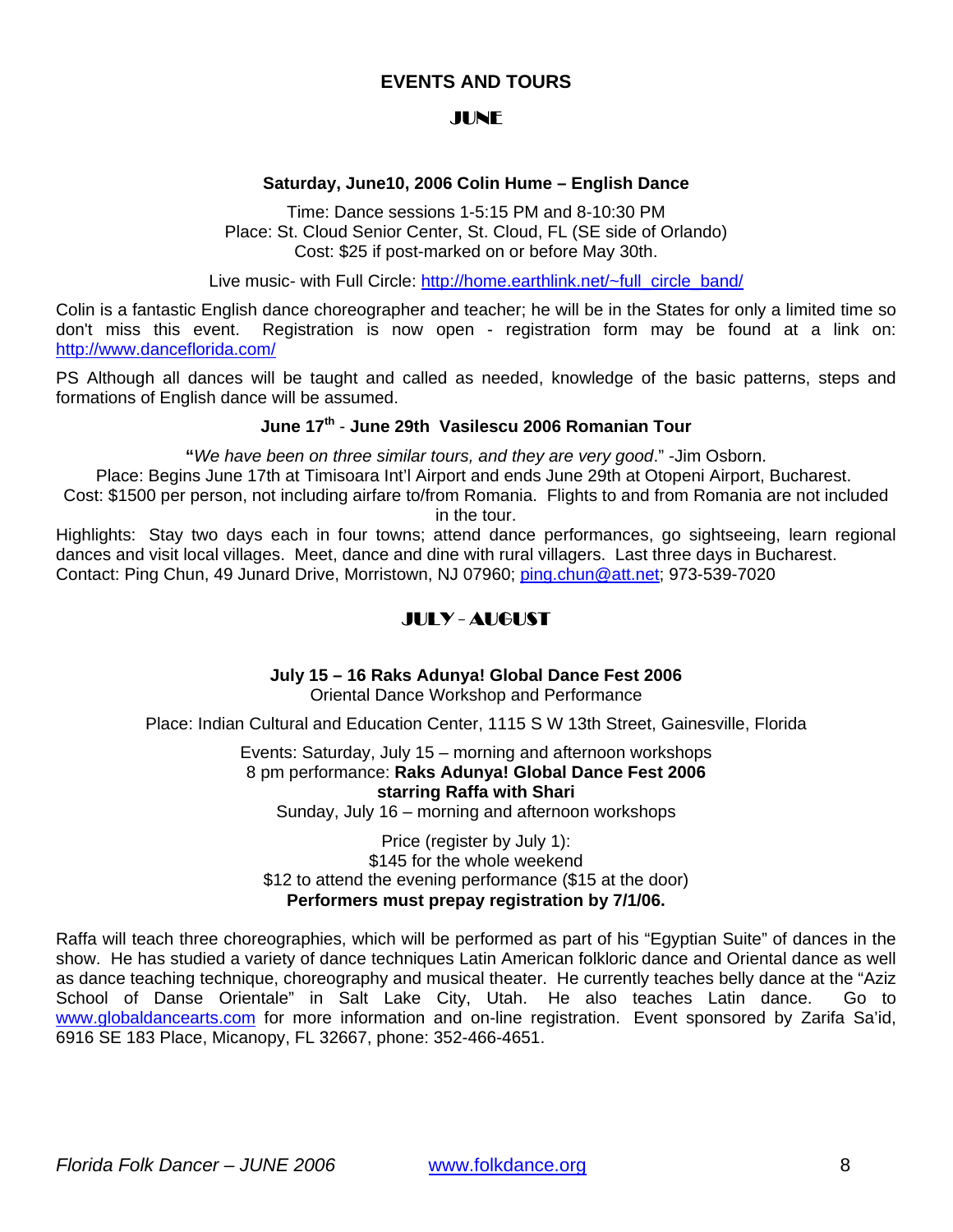#### **July 25 - August 16 Czech Pleasure in the Heart of Europe**

Highlights: Choose parts you want from: a tour of the Czech Republic; 3 days in Prague; a dance seminar in Prague; a bagpipe festival and sightseeing in the Chodsko region. More information at: ([http://www.dvorana.cz/dance/folk2006/00.html\)](http://www.dvorana.cz/dance/folk2006/00.html)

#### **August 10 Dancing for Mensa World Gathering**

Place: Disney's Colorado Springs Resort, Orlando Time: 10:30 – 11:30 AM, Thursday August 10

David Digby and Pat Henderson are organizing a folk dancing event for the World Gathering. They have been recruiting participants. If you are interested, it isn't too late to sign up.

The event will include a short dance performance and then teaching dances to volunteers from the audience. We will need one rehearsal, either just before the first event on August 10 or the night before at the dance studio behind our house.

A list of possible dances and more information were published in the April 2006 Florida Folk Dancer, available in the archives on the website, [www.folkdance.org.](http://www.folkdance.org/) Contact Pat at [henderp@bellsouth.net](mailto:henderp@bellsouth.net) for current information.

#### **August 11-13 Mountain Playshop 2006**

"*It's a very cool camp - I've been there!*" – Terry Abrahams

Place: 4-H Camp, Swannanoa, NC

This camp is a casual weekend party/workshop just outside of Asheville at an 'outdoorsy' 4-H camp with nice wooden floors, a refreshing pool, big wide porch and mountain breezes. Local teachers will present Scandinavian, Israeli, and Balkan dances and Balkan singing. Several sets of live music at evening parties.

More information and registration form on web site: [www.mountainplayshop.org](http://www.mountainplayshop.org/). The final registration form will be there toward the end of May. New campers get a discount - contact Beth Zweigoron at [zcat@ix.netcom.com](mailto:zcat@ix.netcom.com).

#### **August 11-19: Folklore and Heritage Tour in Slovakia and Hungary**

Slovak dance classes, meetings with village groups, museums, historical sites. Organizers: 3ART, Inc., Pavol Pitonak, Slovakia. Information and registration form: [www.folkloretrip.com](http://www.folkloretrip.com/) E-mail: [3art@folkloretrip.com.](mailto:3art@folkloretrip.com) U.S.A. contact: Vonnie R. Brown, 1717 Applewood Road, Baton Rouge, LA 70808 225 / 766-8750 [vrbfolk@cox.net](mailto:vrbfolk@cox.net)